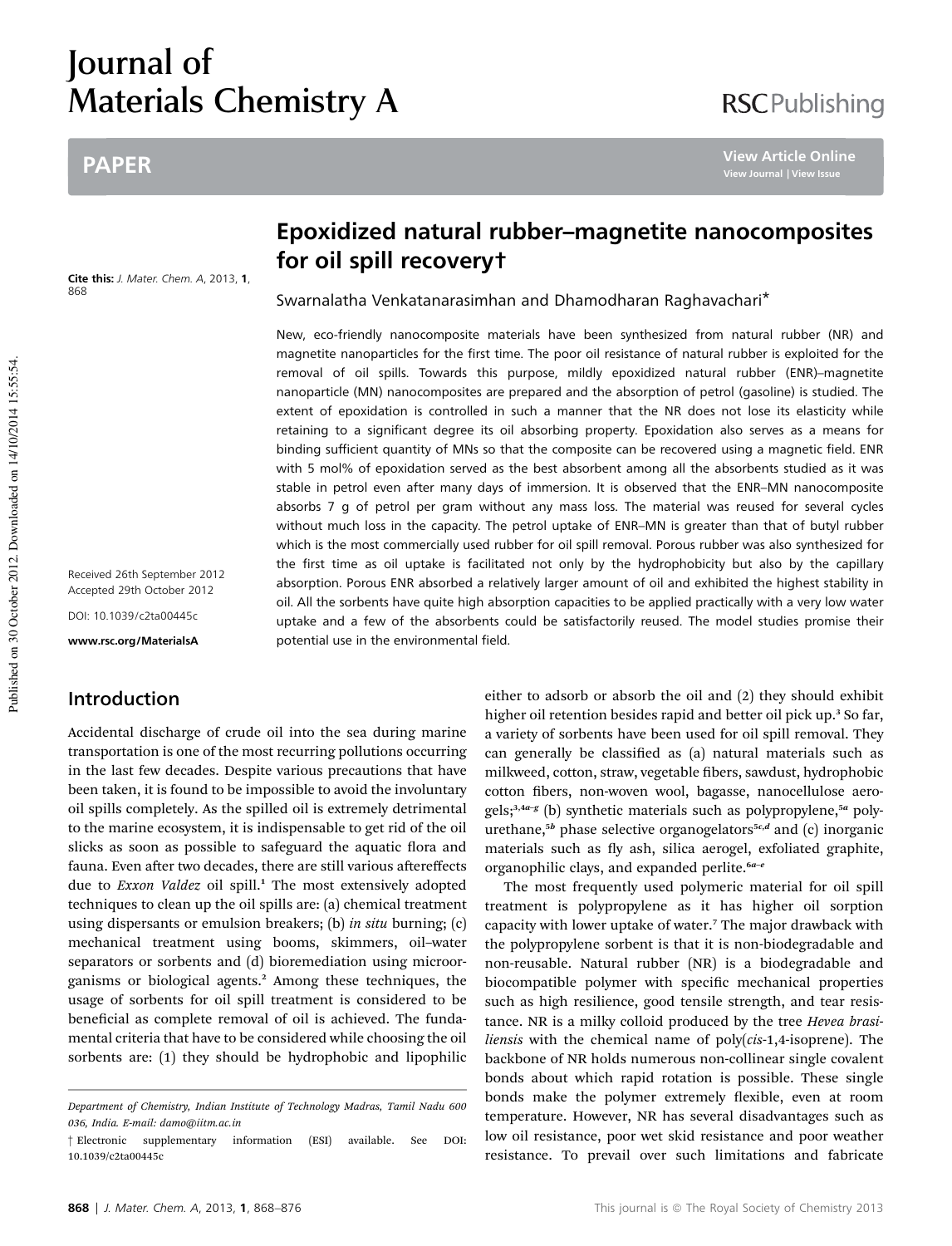materials with improved properties, chemical modifications of natural rubber such as epoxidation<sup>8</sup> and vulcanization are carried out.

Epoxidation produces rubber with randomly distributed epoxy groups along with the alkenic backbone and hence reduces the degree of unsaturation in natural rubber.<sup>9</sup> The introduction of oxirane groups into the natural rubber matrix results in elevation of the glass transition temperature, oil resistance and viscosity.<sup>10</sup> The resilience of natural rubber usually declines after the epoxidation reaction. Natural rubber was first epoxidized by Pummer and Burkhard in 1922. The epoxidation process using performic acid was later patented by Gelling<sup>11</sup> and this *in situ* epoxidation was found to be fairly effectual without even using any catalyst. In general, the epoxidation reaction using peracids is highly stereospecific and so the resultant epoxidized natural rubber (ENR) retains the stereoregularity of all the *cis*-1,4-configurations of the natural rubber. With higher percentage epoxidation, ENR turns harder due to the increasing gel content. Hence, a lower degree of epoxidation is advisable to preserve elasticity.

Polymer nanocomposites are a new class of materials in which one of the constituents is of nanometer dimension. They are better alternatives to their conventional microcomposite counterparts. The inclusion of nanosized fillers in the polymers significantly alters the properties of the corresponding polymers leading to the fabrication of innovative materials with potential applications. Magnetite is one of the most important iron oxides, which can be used as a nanofiller. Magnetite is considered to be the most magnetic of all the naturally occurring minerals on earth and magnetite nanoparticles (MNs) sized below 20 nm are superparamagnetic in nature.<sup>12</sup> Particularly, this extraordinary magnetic behaviour makes magnetite nanoparticles extremely useful in magnetic resonance imaging (MRI) contrast agents, $13a,b$  magnetic storage devices,<sup>13c</sup> targeted drug delivery,<sup>13d</sup> and sensing applications.<sup>13</sup><sup>e</sup> The superparamagnetism exhibited by magnetite nanoparticles can be exploited for the oil spill treatment by using them as inorganic fillers with an oleophilic polymer. After the oil absorption, the MN-polymer absorbents can be pulled off from the oil surface by using an external magnet. In 1973, Turbeville developed ferromagnetic sorbents for oil spill treatment by coating iron powder on polystyrene where the adsorbent necessary for the oil removal was 3 to 1 by volume of adsorbent to oil.<sup>14</sup>

In this work, the oil resistance of NR is enhanced by controlled epoxidation and magnetite nanoparticles are incorporated to acquire magnetically recoverable oil sorbents. MN is a Lewis acid and is expected to bond to the epoxidized natural rubber as well as natural rubber through acid–base (epoxide/double bond) interaction. Petrol is chosen as the model oil for the oil absorption studies. The ENR and ENR–magnetite nanocomposites function as a cost-effective and eco-friendly material (derived from renewable resources) for oil spill treatment, and thus could be preferred over the conventional non-biodegradable polymeric absorbents.

# Experimental details

## Materials used

Ferric chloride hexahydrate (Himedia, India), ferrous sulphate heptahydrate (RANKEM, India), 25% ammonium hydroxide (Merck, India), 98% formic acid (Merck, India), and 30% hydrogen peroxide (RANKEM, India) were all of analytical grade and used as received, without further purification. Natural rubber (NR) was obtained from Rubber Board, Kottayam, India. Butyl rubber was kindly donated by Hari Shankar Singhania Elastomer and Tyre Research Institute, Rajasthan, India. Methanol and chloroform (RANKEM, India) were used as received.

### Synthesis of natural rubber–magnetite nanocomposites (NR– MN)

Magnetite nanoparticles (12  $\pm$  5 nm by TEM) were synthesized as reported earlier.<sup>15</sup> The NR-MN nanocomposites were prepared by a solvent casting method. Initially 2 g of dry NR was dissolved in 25 ml of chloroform. The magnetite nanoparticles, synthesized previously, were dispersed in chloroform and sonicated for about 30 min. Then the two solutions were mixed and stirred for 24 h to get a nice blend. The weight ratio of NR to magnetite was 5 : 1. The stirred solution was then added to methanol under vigorous stirring. The black rubbery coagulum (NR-MN) was then filtered, compressed to sheets and dried under vacuum at room temperature.

### Synthesis of epoxidized natural rubber (ENR)

5 g of dry natural rubber was dissolved in 50 ml of chloroform in a round bottom flask. Under continuous stirring, the dissolved rubber was acidified by adding 3 ml of formic acid. The temperature of the reaction was lowered to  $0^{\circ}$ C using an ice bath. Then, 7 ml of hydrogen peroxide was added dropwise over 30 min. The reaction mixture was stirred for 2 h, while maintaining the temperature at  $0^{\circ}$ C. The reaction mixture was then poured into methanol to obtain epoxidized natural rubber (ENR-2 h); 2 h represents the time of epoxidation reaction. Methanol was found to be the best solvent for precipitation as it provided a better yield. The precipitated ENR was filtered and pressed to thin sheets and the sheets were dried under vacuum at 50 °C. The same experimental procedure was repeated for a higher reaction period (6 h) to get ENR of a higher degree of epoxidation (ENR-6 h). All the epoxidized samples were denoted by suffixing them with the reaction periods appropriately.

## Synthesis of epoxidized natural rubber–magnetite nanocomposites (ENR–MN)

5 g of NR was dissolved in 50 ml of chloroform in a 250 ml round bottom flask. The magnetite nanoparticles were dispersed in chloroform and sonicated for about 30 min. Then the two solutions were mixed and stirred for 24 h. The weight ratio of rubber to magnetite was 5 : 1. Then the epoxidation reaction was carried out as specified in the previous paragraph. The nanocomposite obtained was made into sheets by compression, dried under vacuum at room temperature and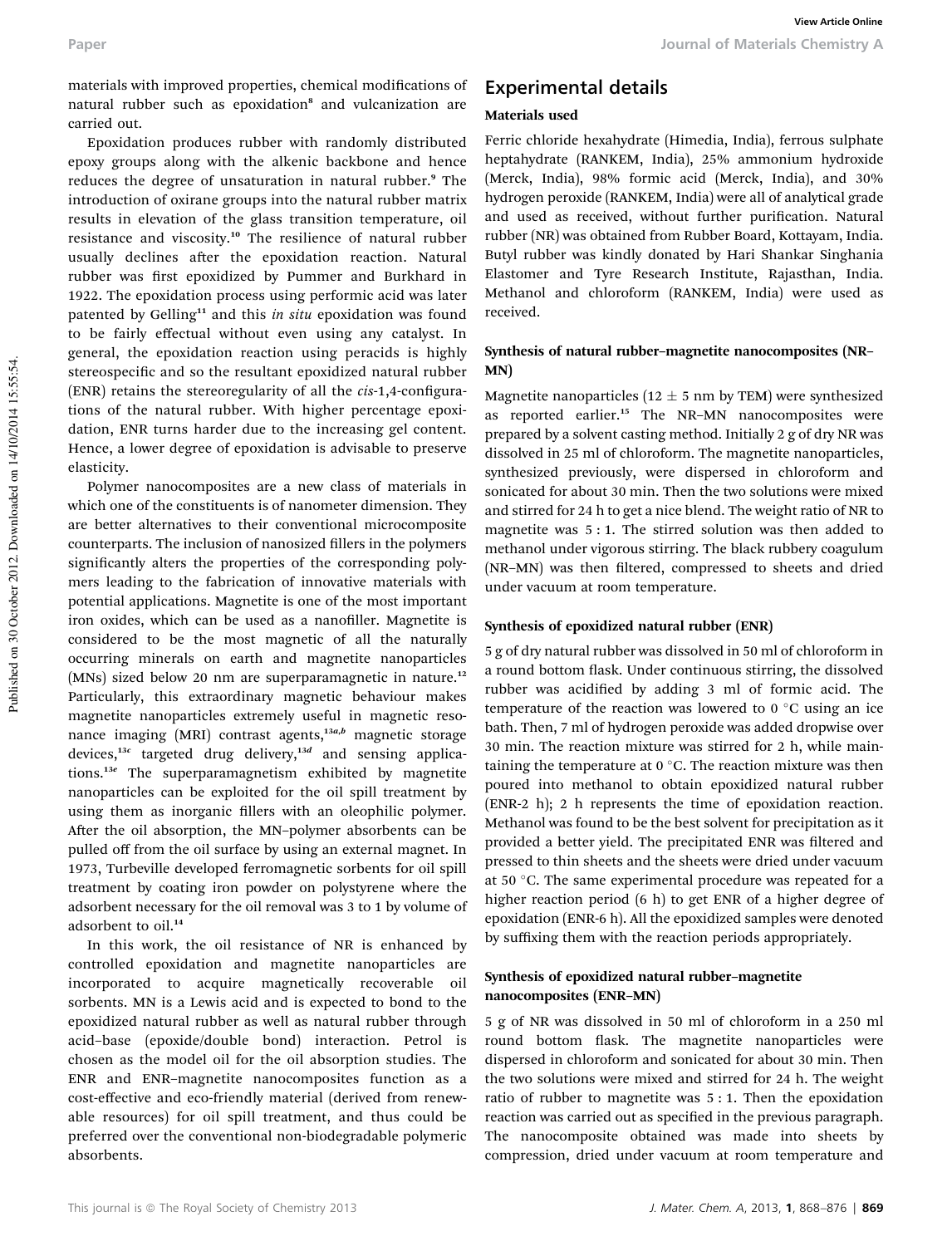labeled as ENR–MN-2 h. The same experimental procedure was repeated with a higher reaction period (6 h) for obtaining ENR– MN with a higher degree of epoxidation (labeled as ENR–MN-6 h). Because of the tack of the rubber, unnecessary exposure to the atmosphere was avoided.

#### Oil absorption studies

Absorption efficacy of all the absorbents was determined by the gravimetric method. All the absorption tests were performed at  $25 \pm 3$  °C. Initially, the absorbents (3 cm  $\times$  3 cm) were weighed accurately, using a digital balance of the resolution of 0.1 mg. The weighed sorbents were then submerged in gasoline floating on the surface of water. The sorbents were then taken out of the oil layer using tweezers and hung in the air until all the surface oil drops could be removed through dripping. To monitor the mass of the absorbent as a function of time, the absorbent was removed from the oil at selected intervals, for weighing. All the experiments were duplicated.

The percentage absorption of oil was calculated using the equation

Percentage absorption = { $(W_t - W_0) / W_0$ } × 100

where  $W_0$  = weight of the dry absorbent before immersion and  $W_t$  = weight of the absorbent after time '*t*'.

#### Recovery of the absorbents

Magnetically active absorbents *viz.* NR–MN and ENR–MN in the form of small sheets were directly removed from the oil surface using an NdFeB magnet. This procedure could be applied in the field by opting for larger sheets and powerful magnets. All the other absorbents that were magnetically non-active were pulled out using tweezers, after the absorption.

#### Effect of water on the sorption efficiency

As the sorbents have to be used to recover the spilled oil in the presence of water, the dampening effect of the absorbents by water was tested. The absorbents were immersed and completely soaked in fresh water. Then they were hung in the air to allow loosely bound water to drip from the sorbent sheets for 30 s. The gain in the mass was noted down before carrying out the oil absorption experiments.

#### Influence of temperature on the sorption efficiency

A series of experiments were performed to assess the effect of temperature on the oil sorption efficiency by measuring the percentage absorption after 1 h, at different temperatures viz. 0 °C, 10 °C, 25 °C and 40 °C. NR, ENR-2 h, ENR-6 h, NR-MN and ENR–MN were used for this study.

#### Characterizations

The TEM image of the synthesized magnetite nanoparticles was taken using a Philips CM12 transmission electron microscope. The sample was prepared by the deposition and drying of a drop of the nanoparticles dispersed in ethanol onto a formvar coated

400 mesh copper grid before acquiring the micrographs. Scanning electron microscopic analysis was done with a FEI Quanta200 scanning electron microscope. Magnetite nanoparticles were used as such whereas all the other samples were analyzed as films by drop casting a thin film on a silicon wafer followed by vacuum drying. The films were sputter coated with carbon prior to the analysis. The operating voltage was maintained at 30 kV. Thermogravimetric studies were carried out with a Perkin Elmer TGA-7 thermogravimetric analyzer. The samples were heated at 20 °C min<sup>-1</sup> under a flowing N<sub>2</sub> atmosphere. Differential scanning calorimetry measurements were made using a TA Instruments Q200 modulated differential scanning calorimeter equipped with aliquid nitrogen sub-ambient cooling accessory and employing nitrogen as the flow gas. All the samples were encapsulated in standard aluminium pans. The samples were pretreated at 100 $\degree$ C for about 5 min, quenched rapidly to  $-90$  °C, *i.e.*, below the anticipated glass transition temperature  $(T_g)$ , and scanned upwards at 10 °C min<sup>-1</sup>. All the heating and cooling cycles were repeated to ensure precise  $T_g$  values. X-ray diffraction patterns of all the materials were recorded with a Bruker D8 Advance diffractometer equipped with a Cu anode and a Cu K $\alpha$  source of the wavelength of 1.5406 Å. MNs were analyzed in the powder form whereas all the other samples were analyzed as fine films coated on the powder XRD glass plates. The crystallite size of magnetite was calculated by applying the Scherrer formula for each peak and then their mean value was assessed.<sup>1</sup>H NMR spectra were obtained using a Bruker AV 400 (400 MHz) spectrometer. Samples of the concentration of  $3\%$  w/v in CDCl<sub>3</sub> were used for the analysis. Tetramethylsilane (TMS) was used as the internal standard.

# Results and discussion

Prior to the synthesis of ENR–MN nanocomposites, MNs were synthesized *via* a coprecipitation method. The mean diameter of the synthesized MNs is calculated to be  $12 \pm 5$  nm (Fig. 1) from the TEM image of the nanoparticles. The X-ray diffraction data of MNs  $(Fig. 5)$  confirmed the presence of pristine magnetite and the average size of MNs was found to be  $22 \pm 3$ nm. The diffraction peaks observed at  $2\theta = 30.12^{\circ}$ ,  $35.48^{\circ}$ , 43.12°, 57.02° and 62.62° correspond to (2 2 0), (3 1 1), (4 0 0),



Fig. 1 TEM image of the MNs.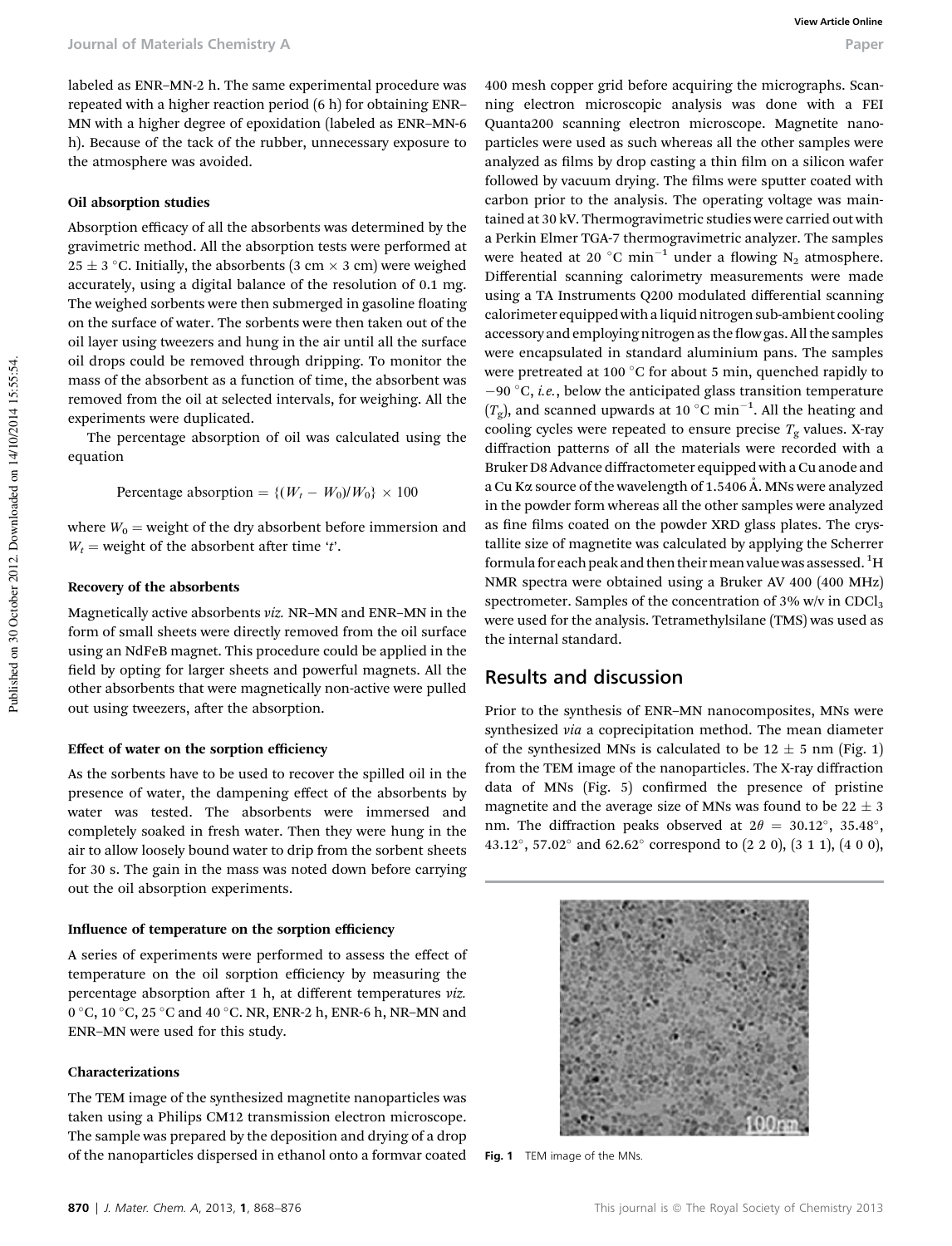

Fig. 2 FTIR spectra of NR (above) and ENR-6 h (below).

(4 4 0) and (5 1 1) planes of magnetite, respectively (ICDD card no.88-0866). The elemental analysis of the MNs as determined by energy dispersive X-ray studies (Fig. S1†) revealed the weight percentage of iron and oxygen to be 71.98 and 28.02, respectively, thus confirming the presence of pure magnetite.

ENRs with two different degrees of epoxidation were prepared as detailed in the Experimental section earlier. The FT-IR spectrum of the ENR (Fig. 2) indicated the presence of the oxirane ring, as evident from the intense peaks at  $751 \text{ cm}^{-1}$ , 852  $\text{cm}^{-1}$  and 1246  $\text{cm}^{-1}$  which could be assigned to the symmetric and asymmetric stretching vibrations of the C–O–C bond, confirming the formation of epoxides. The IR spectrum of NR showed a strong signal at 836  $cm^{-1}$  arising due to the double bond and all the other peaks mentioned above were absent. The NMR spectrum of ENR showed a new peak at 2.7 ppm due to the methine proton attached to the oxirane ring, in contrast to that of NR. The signal due to the olefinic protons  $(5.1$  ppm) was found to diminish in intensity with the extent of epoxidation reaction. The percentage epoxidation was calculated from the intensities of the methine signal at 2.7 ppm and the olefinic proton signal at 5.1 ppm, as reported earlier.<sup>16</sup> The extents of epoxidation were estimated to be 5 mol% for the reaction period of 2 h and 37.5 mol% for the reaction period of 6 h (Fig. S2†). The ENR–MN nanocomposites could not be analyzed by NMR owing to the presence of superparamagnetic magnetite nanoparticles.

The glass transition temperature  $(T_g)$  of the ENR was determined by differential scanning calorimetry (DSC). The  $T_{\rm g}$  of

| <b>Table 1</b> $T_a$ values of all the absorbents |                                                                                 |
|---------------------------------------------------|---------------------------------------------------------------------------------|
| Samples                                           | $T_{\rm g}$ (in °C) at the heating<br>rate of 10 $^{\circ}$ C min <sup>-1</sup> |
| <b>NR</b>                                         | $-68.0$                                                                         |
| NR-MN                                             | $-65.3$                                                                         |
| $ENR-2h$                                          | $-62.4$                                                                         |
| ENR-MN-2 h                                        | $-13.1$                                                                         |
| $ENR-6h$                                          | $-35.6$                                                                         |
| ENR-MN-6 h                                        | $-5.4$                                                                          |



Fig. 3 SEM image of ENR-6 h.

natural rubber was  $-68$  °C and with epoxidation time, the  $T_g$ was found to increase (Table 1) as reported earlier, which suggests that the  $T_{\rm g}$  of natural rubber increases by 0.92 °C for every mol% epoxidation.<sup>17</sup> The greater  $T_g$  is attributed to the presence of a compact network structure in ENR. The degrees of epoxidation were calculated from the variation in  $T_g$  values and were found to be 6 mol% and 35 mol% for the reaction periods of 2 h and 6 h, respectively (5 mol% and 37.5 mol% respectively from NMR spectra). The DSC curve for ENR showed a strong, exothermic peak, in the temperature range of 260 to 320  $^{\circ}$ C, which could be attributed to the ring opening of the epoxy rings at elevated temperatures.<sup>18</sup>

ENR forms "breath figures" when cast onto a silicon wafer surface from solution, under very high humidity conditions as observed under SEM (Fig. 3). The formation of "breath figures" and the mechanism of the same have been discussed widely in the literature.<sup>19</sup>

ENR–MNs were synthesized by carrying out the epoxidation reaction in the presence of magnetite nanoparticles for the first time. The percentage epoxidation of ENR (performed in the presence of MNs) could not be resolved by the analytical



Fig. 4 DSC curves of ENR-6 h and ENR-MN-6 h (heating rate 10  $^{\circ}$ C min<sup>-1</sup>).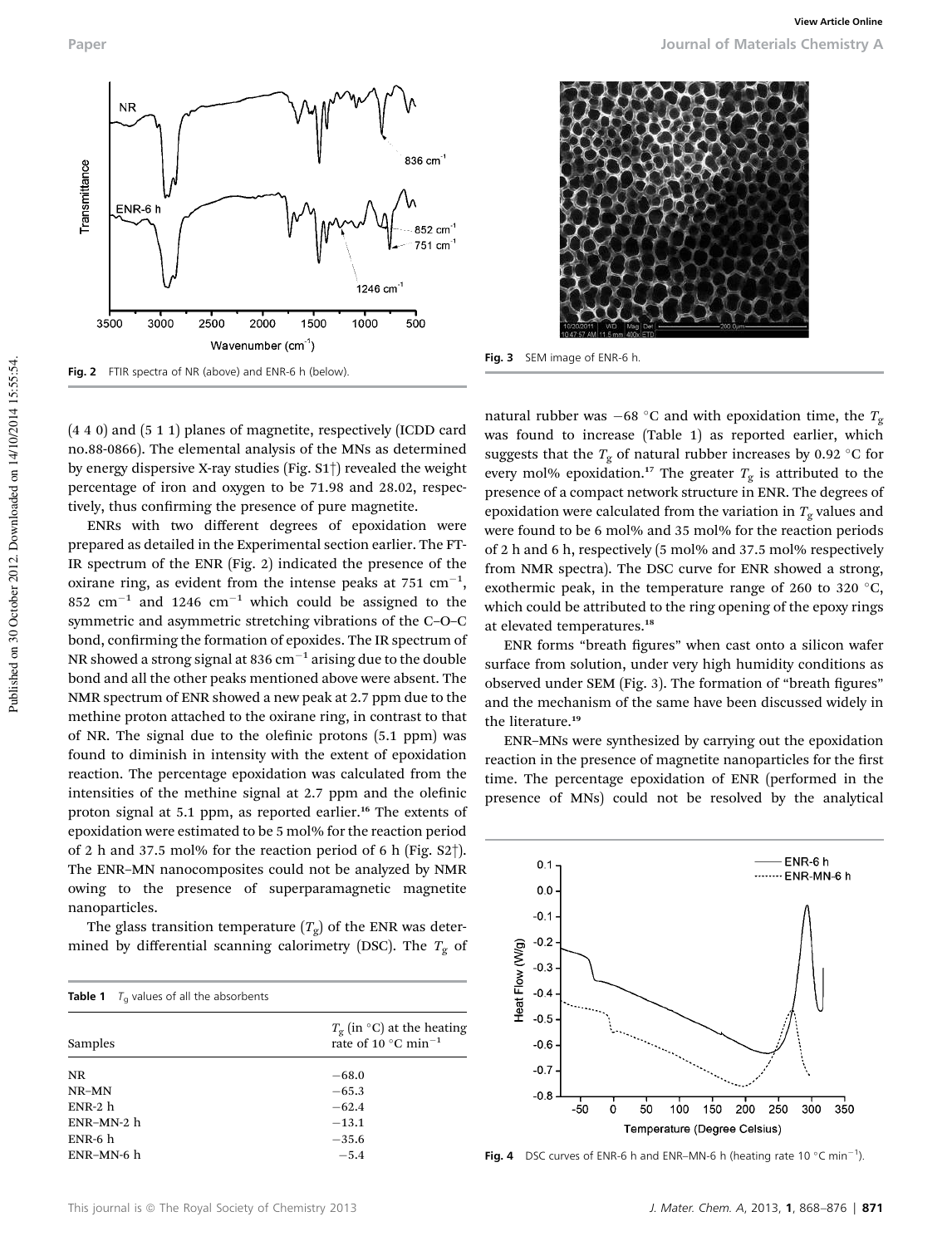methods employed. NMR spectroscopy and DSC technique were not useful to determine the extent of epoxidation due to the presence of MNs. The nanocomposite films coated on the CsCl crystals were extremely opaque due to the presence of magnetite nanoparticles, which resulted in poor spectral quality. The DSC data for the ENR–MN nanocomposite provided evidence for the presence of epoxide rings in the nanocomposite. A strong exothermic peak arising out of the ring opening confirmed successful epoxidation reaction in the presence of MNs. Here the ring opening is initiated at a relatively lower temperature in the case of ENR–MN in comparison to ENR. This suggested that MNs act as a Lewis acid catalyst<sup>20</sup> and assist in the ring opening. The DSC of ENR–MN-6 h suggested that the inclusion of crystalline iron oxide nanoparticles changed the  $T_g$  of ENR-6 h drastically from  $-36$  °C to  $-5$  °C (Fig. 4). This could be due to the magnetite (moisture induced) activated ring opening of the oxirane rings.<sup>21</sup> This eventually would increase the degree of crosslinking and in turn the immobility of molecules. As a result, a remarkable change in the  $T_g$  of ENR occurred. However, the magnitude of increase in  $T_{\rm g}$  for NR–MN was relatively less, indicating that the NR did not interact strongly with the MNs while ENR did (Fig. S3†).



Fig. 5 X-ray diffraction spectra of the MN, NR, ENR-6 h and the nanocomposites.



Fig. 6 SEM image of ENR-MN-6 h.

The XRD patterns of NR–MN and ENR–MN-6 h (Fig. 5) suggest that the nanocomposites consist of amorphous regions that appear as a halo at around  $2\theta = 20^{\circ}$  and typical narrow diffraction peaks arise out of the crystalline phase consisting of magnetite nanoparticles. The insertion and the subsequent migration of crystalline magnetite into the rubber matrix decreased the total amorphous domains of the original rubber.<sup>22</sup> The SEM image (Fig. 6) of the ENR–MN nanocomposite reveals that the MN is present by and large as nanoparticles with the diameter of the order of  $\sim$ 30 nm with some agglomerated particles with size ranging from  $\sim$ 100 to  $\sim$ 900 nm.

TGA of NR–MN and ENR–MN nanocomposites (Fig. S4†) enables the precise estimation of the weight percentage of MN present in the composite. All the TGA curves implied a single step degradation mechanism for all the samples and the residual sample remaining at the end directly gave the amount of magnetite nanoparticles loaded in NR–MN and ENR–MN-6 h, which were 10 and 20 weight%, respectively. Although 20 weight % of MN was initially mixed with NR in chloroform, the actual weight percentage of MN in the NR–MN nanocomposite was found to be 10%. This is due to poor miscibility of MN in NR. However, in the case of ENR–MN all the MNs that were added are present in the nanocomposite suggesting that MN mixes well with ENR. From the TGA results, it was observed that the temperature at which 10% weight degradation  $(T_{10\%})$  occurs had been enhanced substantially in the case of magnetite coated rubbers.  $T_{10\%}$  values for NR, NR-MN, ENR and ENR-MN-6 h were 282 °C, 375 °C, 349 °C and 388 °C, respectively. Earlier reports also proposed improvement in thermal stability of the natural rubber nanocomposite<sup>23a</sup> and the silicone polymer nanocomposite<sup>23b</sup> with the addition of iron oxide.

#### Absorption of petrol (gasoline)

Natural rubber is notorious for low oil resistance due to its high solubility in oil. This oil absorbing nature of natural rubber, which is normally considered as a shortcoming, is exploited here for potential oil spill treatment. The oil absorbing property of natural rubber decreases signicantly with the extent of epoxidation as the solubility in oil decreases.<sup>24</sup> ENR-2 h and ENR-6 h were used as oil absorbents since they were also elastomers, similar to unepoxidized natural rubber, and in addition they bind MN very well thus enabling post-oil absorption recovery by the application of a magnetic field. It may be noted that ENRs with higher degrees of epoxidation produce a material, which is not rubbery and therefore, ENR with greater than

#### Table 2 Oil absorption data for all the absorbents Percentage absorption Maximum absorption

| Absorbent  | r creentage abborption<br>after 1 h | <u>mammann</u> abborperon<br>(g of oil per g of absorbent) |
|------------|-------------------------------------|------------------------------------------------------------|
| NR         | 290                                 | 38.5 (after 15 h)                                          |
| NR-MN      | 215                                 | $6.5$ (after $5$ h)                                        |
| $ENR-2h$   | 230                                 | 25.6 (after 24 h)                                          |
| ENR-MN-2 h | 118                                 | $2.6$ (after 2 h)                                          |
| $ENR-6h$   | 195                                 | $9.7$ (after 24 h)                                         |
| ENR-MN-6 h | 100                                 | $6.8$ (after 15 h)                                         |
|            |                                     |                                                            |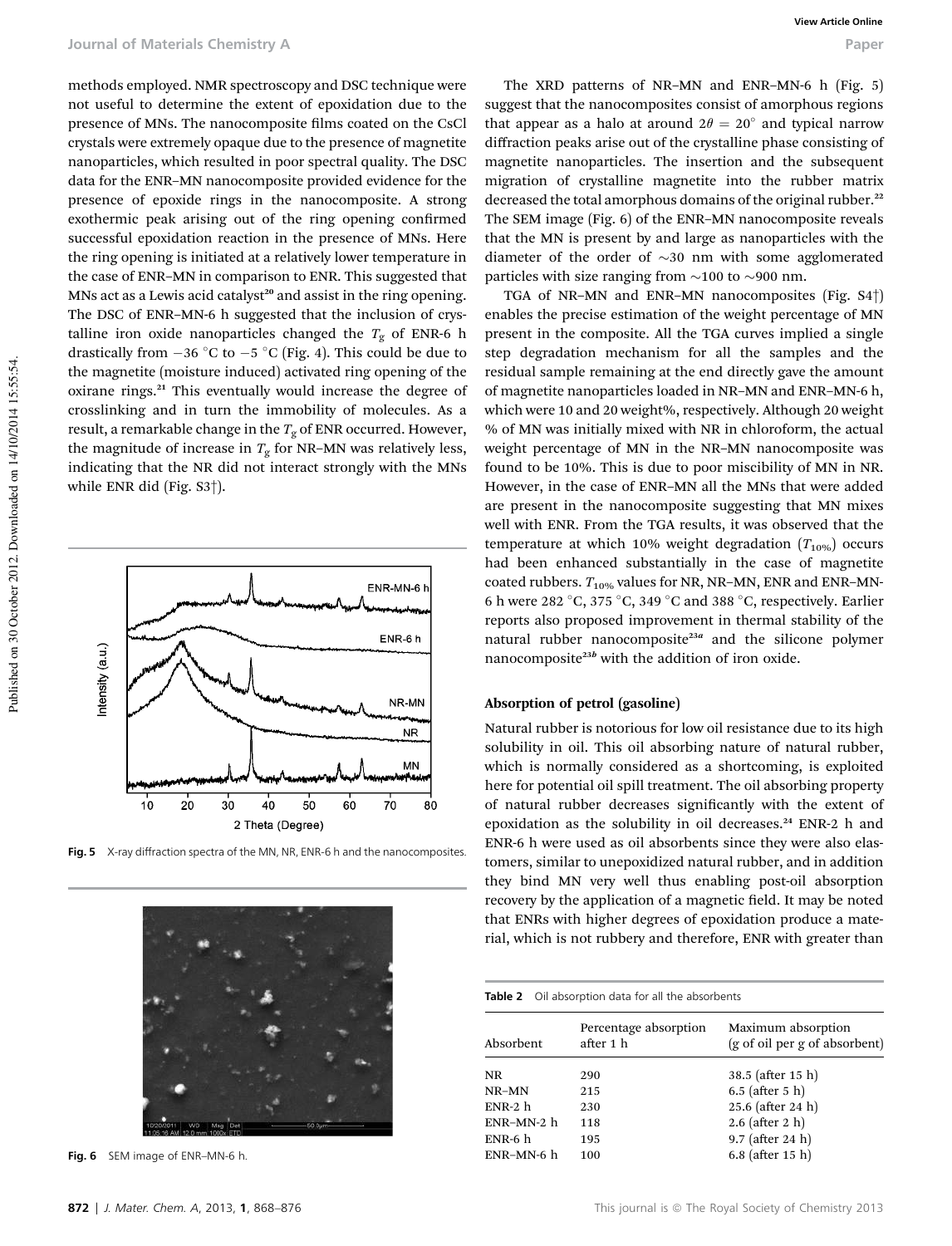

Fig. 7 Percentage absorption (% w/w) of petrol vs. time<sup>(1/2)</sup> for NR, ENR-2 h and ENR-6 h. Fig. 8 Percentage absorption (% w/w) of petrol vs. time<sup>(1/2)</sup> for NR–MN, ENR–

40 mol% of epoxidation is not suitable for oil absorption studies as the recovery of the oil may not be possible by squeezing or by any other mechanical treatments.

In the oil absorption studies reported here, petrol was used as a substituent for crude oil due to its ready availability and the results obtained thus are likely to reflect the results that would be obtained with crude oil. Petrol absorption studies were conducted as reported elsewhere.<sup>7</sup> The oil absorption efficiency of unmodified NR was assessed and used as a model. NR was found to absorb oil quicker than all the other sorbents as expected (Table 2 and Fig. 7). 1 g of NR absorbed up to  $\sim$ 39 g of petrol while  $\sim 0.2$  g is lost due to dissolution. Beyond this point, NR completely got saturated. The dissolution of NR increased linearly with its exposure time to petrol. In the case of epoxidized analogues, ENR-2 h absorbed slightly less amount of petrol and the process was slower in comparison with the unmodified NR. The presence of the cross-linked gel phase in ENR reduces the diffusivity of petrol into the polymer matrix. The reduction in the quantity and rate of oil absorption could be additionally rationalized by the increase in polarity accompanying epoxidation. The maximum petrol absorption capacity of ENR-2 h was 26 g per g after 24 h. In the case of ENR-6 h, both the rate and amount of oil absorbed were fairly low because of the relatively higher epoxide content. Consequently, 1 g of ENR-6 h absorbed up to  $\sim$ 10 g of petrol in 24 h. No mass loss was observed even after three days of immersion. The ENR-6 h absorbs petrol very slowly. When the petrol absorption capabilities of ENR with two different extents of epoxidation are compared, it is noted that the ENR with a higher extent of epoxidation being less hydrophobic absorbs less quantity of petrol (Table 2 and Fig. 7).

The petrol absorption kinetic studies of the NR–MN nanocomposite revealed that the maximum petrol uptake was  $\sim$  6.5 g per g after 5 h. The maximum petrol uptake capacities of ENR-MN-2 h and ENR–MN-6 h were 2.6 and 6.8 g per g, respectively (Table 2). While comparing the petrol absorption of ENR–MN and NR–MN, it could be observed that NR–MN absorbed petrol relatively faster than ENR–MN. Though the maximum



MN-2 h and ENR–MN-6 h.

absorption for NR–MN could be more than this, the saturation value could not be found out as the nanocomposite started mixing with petrol after 5 h. ENR-MN-2 h was found to dissolve after 5 h of immersion in petrol whereas ENR-MN-6 h was very stable in petrol even after 24 h of immersion. The corresponding kinetic data for ENR without magnetite indicate that the absorption of petrol in unfilled ENR is much faster as there are no obstacles for the diffusion/permeation process. The petrol absorption kinetic data for the nanocomposites are shown in Fig. 8.

The photographic image of the ENR–MN-6 h nanocomposite, with absorbed oil, in the presence of a rare earth magnet is shown in Fig. 9a. The effect of water on oil absorption was also studied and this showed negligible extent of water absorption (0.01%) by the materials used. The materials used were lighter than water and are seen to float on the water surface as shown by an example in Fig. 9b. In this picture the bottom layer is aqueous copper sulphate solution and the top layer is petrol where the ENR–MN floats exactly on the top of the aqueous layer.

To benchmark the results from these studies the following additional experiments were conducted. Butyl rubber (BR), the



Fig. 9 (a) ENR-MN, post-petrol absorption attracted by a magnet; (b) ENR-MN, post-petrol absorption floating at the petrol–water interface as contrasted by the addition of  $CuSO<sub>4</sub>$  to the aqueous layer.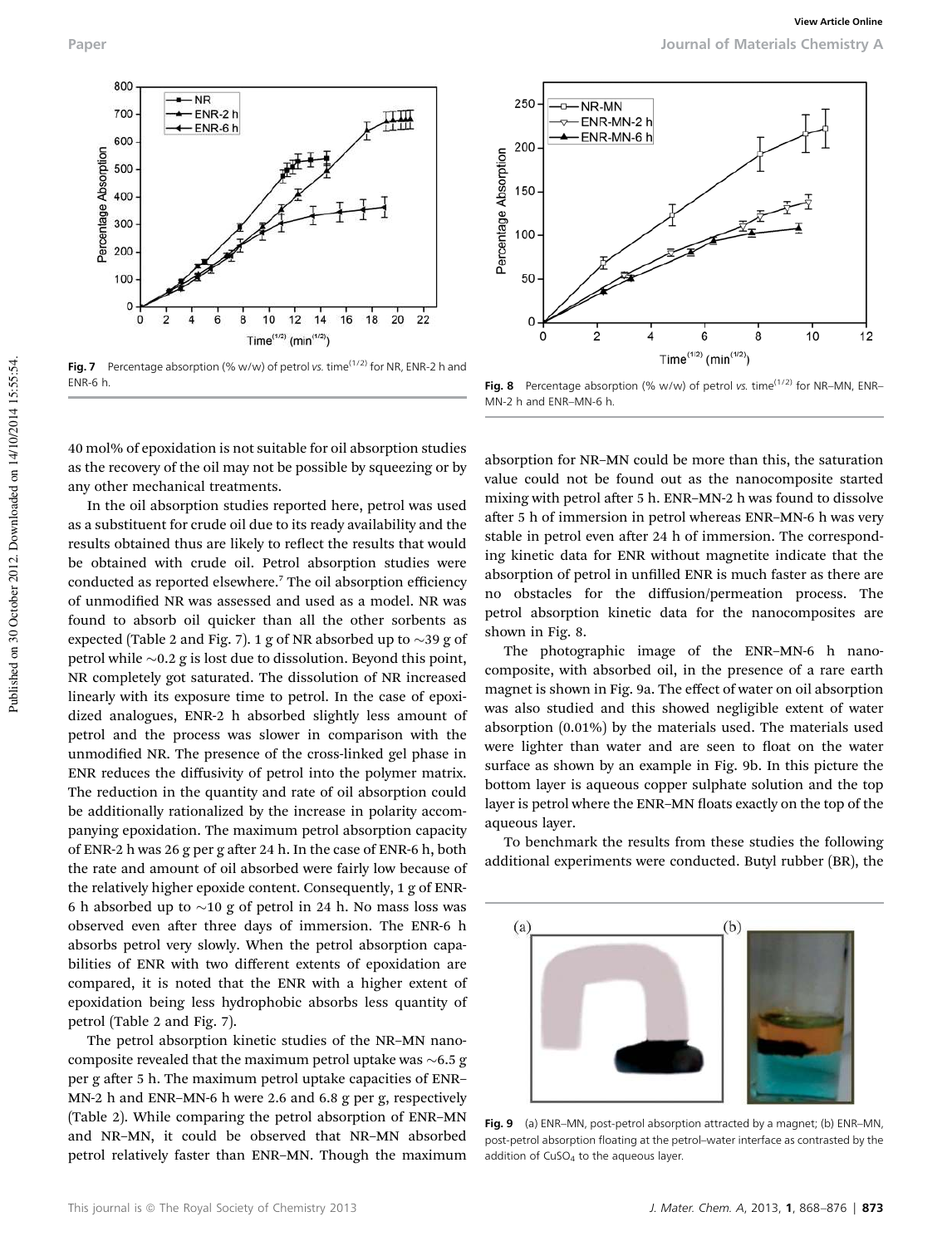most commonly used rubber for oil spill recovery, was also tested for its sorption capability and was found to lose its hardness after 2 h of immersion in petrol. The amount of oil uptake was  $\sim$ 1 g per g, which was very less when compared to the other sorbents studied in this work. Butyl rubber mixed completely with petrol within 3 h forming a very high viscous gel and hence was not amenable to simple oil absorption studies. The petrol absorption rates of NR, NR–MN and BR were much higher than those of epoxidized analogues, as expected. The absorption of oil using various eco-friendly materials has been reported. Choi and Cloud reported that cotton, milkweed and kapok have an oil absorption capacity of 30–40 g per g, which is the highest oil absorption capacity known so far.<sup>3</sup> But these materials also have a higher uptake of water which is not encouraging during oil recovery. Similar reports are available for oil sorptions that make use of common materials, with slight modification in their structure. Some of the important modified sorbents with higher oil absorption are acylated rice straw with an absorption capacity of 16–24 g per g, cross-linked butyl rubber with an absorption capacity of 15–23 g per g and acylated cellulose with an absorption capacity of 20 g per  $g$ <sup>25a,25b,4d</sup> These modifications increase the stability and hydrophobicity and subsequently enhance selective affinity towards oil.

#### Reusability studies and the effect of temperature

The reusability studies were carried out only for the absorbents that remained undissolved even after saturation. NR, NR-MN and ENR–MN-2 h were found to lose mass upon and during the oil absorption process. Therefore ENR-2 h, ENR-6 h and ENR– MN-6 h alone were investigated for recyclability. All the absorbents were squeezed with the help of tissue paper and were dried at 50 °C. The reusability experiments indicate that the maximum oil absorption of ENR-2 h, ENR-6 h and ENR–MN-6 h decreases with an increase in the number of cycles. The maximum petrol absorption values (g of oil per g of absorbent) of ENR-2 h, ENR-6 h and ENR–MN-6 h have been plotted against the number of cycles (up to 5 cycles) in Fig. 10. It may be noted





Fig. 11 Effect of temperature versus % petrol absorption plots for all the absorbents.

that no other specific activation was required before carrying on the next cycle.

The impact of temperature on the oil absorption was also studied at four different temperatures. The percentage absorption values after 1 h are plotted against temperature and presented in Fig. 11 for all the absorbents. The petrol absorption efficacies of all the absorbents except NR decreased with the decrease in the temperature from 40  $\degree$ C to 0  $\degree$ C. Johnson and Thomas reported that the maximum hexane uptake decreased for NR and increased for ENR with the increase in temperature.<sup>26</sup> The presence of the highly cross-linked gel phase in ENR and the other nanocomposites could be attributed for this temperature dependence in comparison to NR. When the temperature was reduced to  $0^{\circ}$ C, the chain flexibility in ENR was reduced relative to that at 40  $^{\circ} \mathrm{C}$  to allow the oil to enter into its matrix. At temperatures higher than 40 $\degree$ C, it was expected to absorb more as a result of more flexibility. Therefore the rate of diffusion as well as the maximum oil uptake in ENR was directly proportional to temperature. In the case of NR–MN and ENR– MN, the oil uptake ability decreased with the decrease in temperature. These highly cross-linked nanocomposites were too rigid at lower temperatures to allow the oil to diffuse inside them.

#### Influence of porosity on oil absorption

In the light of the results obtained and based on the principles of capillary action that pores in the absorbing material could enhance oil absorption, the effect of porosity in the rubber matrix on the oil absorption was investigated. Porous ENR was synthesized by using silica nanoparticles filled NR in epoxidation followed by the removal of silica using HF dissolution. The synthetic procedure and characterization are given in the ESI.† Even though porous ENR absorbed petrol better than all the other absorbents, it could not reach the absorption rate of NR. This might be due to the presence of a negligible amount of Fig. 10 Recyclability plots for ENR-2 h, ENR-6 h and ENR–MN-6 h. unremoved silica (white fraction in Fig. S5<sup>+</sup>) that could act as a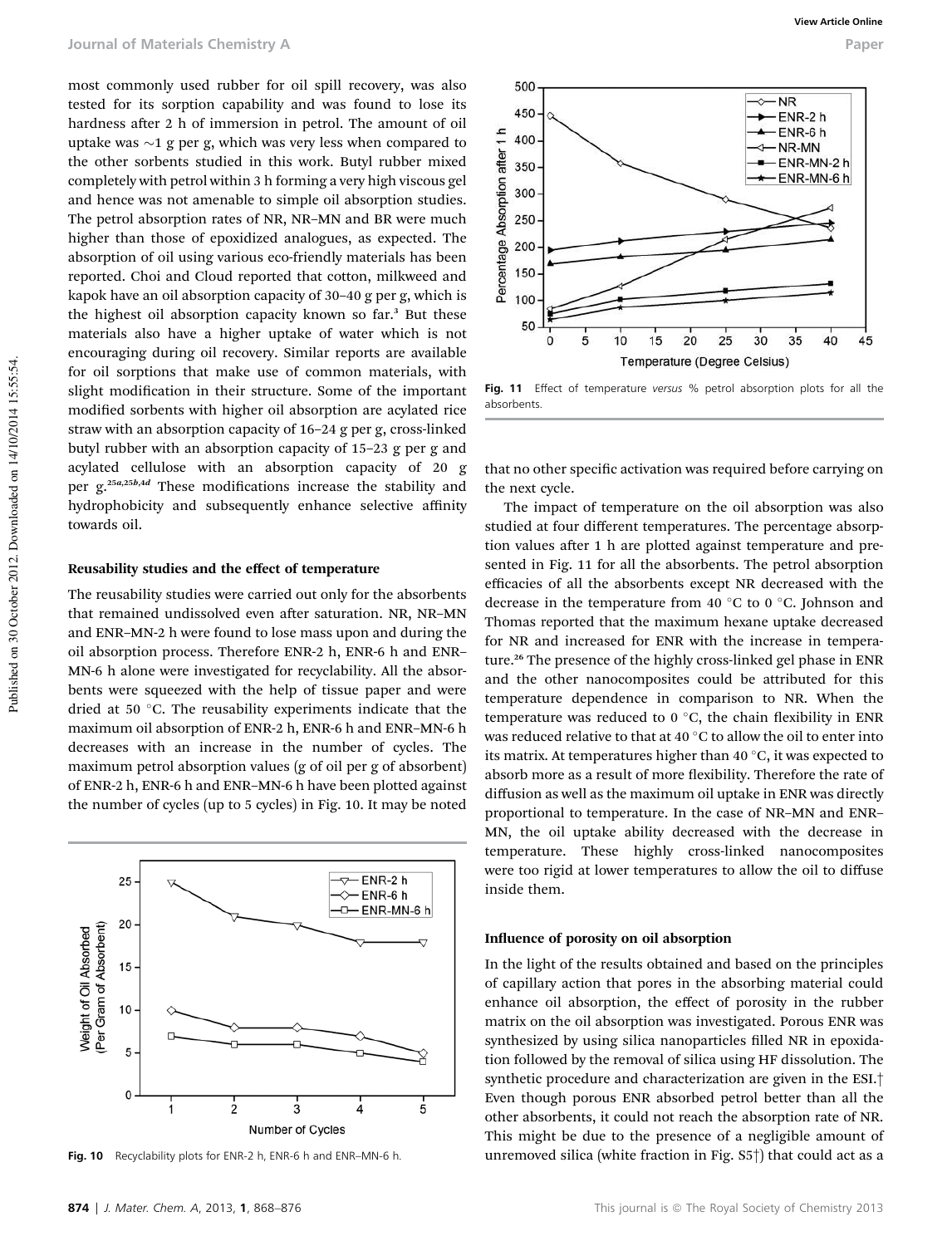hindrance to the oil. However the complete removal of silica nanoparticles enhanced absorption and  $\sim$ 19 g of petrol was absorbed by one gram of the porous ENR absorbent. This absorbent was found to retain its structural integrity in petrol for many weeks. The absorption capacity of porous ENR thus synthesized is greater than that of nonwoven polypropylene, a widely used commercial absorbent.

# Conclusion

Mild epoxidation of natural rubber, in the presence of magnetite, results in a petrol absorbing composite that is magnetically recoverable. The extent of epoxidation is controlled in such a manner that the NR does not lose its elasticity while retaining its ability to absorb oil while binding to sufficient quantity of MNs for magnetic recovery. ENR with 5 mol% of epoxidation served as the best absorbent among all the absorbents and it was stable in petrol even after many days of immersion. In the case of the ENR–MN-6 h nanocomposite, the absorption of petrol was found to be less and slower. Even though the maximum oil uptake was less ( $\sim$ 7 g per g) for ENR–MN-6 h, no mass loss was observed even after immersion in petrol for many weeks. Hence the material could be reused for several cycles without much loss in the capacity. In addition to being ecofriendly, ENR–MN-6 h has comparatively greater petrol uptake than that of butyl rubber, which is the most commercially used rubber. Porous ENR was also synthesized for the first time. Porous ENR absorbed a relatively larger amount of petrol and exhibited the highest stability in petrol. The sorbents used have quite high absorption capacities to be applied practically with very low water uptake and a few of the absorbents could be satisfactorily reused. Thus new, eco-friendly nanocomposite materials have been synthesized from natural rubber, for the first time, for the removal of oil spills.

# References

- 1 L. Guterman, *Science*, 2009, 323, 1558–1559.
- 2 B. E. Ornitz and M. A. Champ, *Oil Spills First Principles: Prevention and Best Response*, Elsevier Science Ltd., Oxford, U.K., 2002.
- 3 H. M. Choi and R. M. Cloud, *Environ. Sci. Technol.*, 1992, 26, 772–776.
- 4 (*a*) E. Witka-Jezewska, J. Hupka and P. Pieniazek, *Spill Sci. Technol. Bull.*, 2003, 8, 561–564; (*b*) T. R. Annunciado, T. H. D. Sydenstricker and S. C. Amico, *Mar. Pollut. Bull.*, 2005, 50, 1340–1346; (*c*) S. S. Banerjee, M. V. Joshi and R. V. Jayaram, *Chemosphere*, 2006, 64, 1026–1031; (*d*) G. Deschamps, H. Caruel, M. E. Borredon, C. Bonnin and C. Vignoles, *Environ. Sci. Technol.*, 2003, 37, 1013–1015; (*e*) M. M. Radetic, D. M. Jocic, P. M. Jovancic, Z. L. J. Petrovic and H. Thomas, *Environ. Sci. Technol.*, 2003, 37, 1008–1012; (*f*) M. Hussein, A. A. Amer and I. I. Sawsan, *Int. J. Environ. Sci. Technol.*, 2008, 5, 233–242; (*g*) J. T. Korhonen, M. Kettunen, R. H. A. Ras and O. Ikkala, *ACS Appl. Mater. Interfaces*, 2011, 3, 1813–1816.
- 5 (*a*) E. L. Schrader, A Practical Composition of Organic, Synthetic and Inorganic Sorbents, *Clean Gulf 93 and the American Chemical Society Conference, Emerging Technology in Hazardous Waste Management*, 1993, pp. 17–22; (*b*) J. S. Yang, M. N. Cho, B. K. Kim and M. Narkis, *J. Appl. Polym. Sci.*, 2005, 98, 2080–2087; (*c*) S. Bhattacharya and Y. Krishnan-Ghosh, *Chem. Commun.*, 2001, 185–186; (*d*) S. Basak, J. Nanda and A. Banerjee, *J. Mater. Chem.*, 2012, 22, 11658–11664.
- 6 (*a*) O. K. Karakasi and A. Moutsatsou, *Fuel*, 2010, 89, 3966– 3970; (*b*) J. G. Reynolds, P. R. Coronado and L. W. Hrubesh, *J. Non-Cryst. Solids*, 2001, 292, 127–137; (*c*) M. Toyoda, J. Aizawa and M. Inagaki, *Desalination*, 1998, 115, 199–201; (*d*) M. O. Adebajo, R. L. Frost, J. T. Kloprogge, O. Carmody and S. Kokot, *J. Porous Mater.*, 2003, 10, 159–170; (*e*) M. Roulia, K. Chassapis, Ch. Fotinopoulos, Th. Savvidis and D. Katakis, *Spill Sci. Technol. Bull.*, 2003, 8, 425–431.
- 7 Q. F. Wei, R. R. Mather, A. F. Fotheringham and R. D. Yang, *Mar. Pollut. Bull.*, 2003, 46, 780–783.
- 8 J. H. Bradbury and M. C. S. Perera, *Ind. Eng. Chem. Res.*, 1988, 27, 2196–2203.
- 9 J. E. Davey and J. R. Loadman, *Br. Polym. J.*, 1984, 16, 134– 138.
- 10 A. S. Hashim and S. Kohjiya, *J. Polym. Sci., Part A: Polym. Chem.*, 1994, 32, 1149–1157.
- 11 I. R. Gelling, *NR Technol.*, 1987, 18, 21–29.
- 12 R. M. Cornell and U. Schwertmann, *The Iron Oxides: Structure, Properties, Reactions, Occurrences and Uses*, Wiley-VCH, Weinheim, 2nd edn, 2003.
- 13 (*a*) S. Mornet, S. Vasseur, F. Grasset and E. Duguet, *J. Mater. Chem.*, 2004, 14, 2161–2175; (*b*) J. Wan, W. Cai, X. Meng and E. Liu, *Chem. Commun.*, 2007, 5004–5006; (*c*) S. Sun, C. B. Murray, D. Weller, L. Folks and A. Moser, *Science*, 2000, 287, 1989–1992; (*d*) T. S. Anirudhan and S. Sandeep, *J. Mater. Chem.*, 2012, 22, 12888–12899; (*e*) J. H. Jung, J. H. Lee and S. Shinkai, *Chem. Soc. Rev.*, 2011, 40, 4464– 4474.
- 14 J. E. Turbeville, *Environ. Sci. Technol.*, 1973, 7, 433– 438.
- 15 K. Babu and R. Dhamodharan, *Nanoscale Res. Lett.*, 2008, 3, 109–117.
- 16 T. Saito, W. Klinklai and S. Kawahara, *Polymer*, 2007, 48, 750–757.
- 17 *Natural Rubber Science and Technology*, ed. D. Roberts, Oxford University Press, Oxford, U.K., 1990.
- 18 A. T. Riga and L. Judovits, *Materials Characterization by Dynamic and Modulated Thermal Analytical Techniques*, ASTM STP 1402, Library of Congress Cataloguing-in-Publication Data, 2001.
- 19 A. V. Vivek, K. Babu and R. Dhamodharan, *Macromolecules*, 2009, 42, 2300–2303.
- 20 W. Weiss and R. SchlÖgl, *Top. Catal.*, 2000, 13, 75-90.
- 21 N. Sharma, M. S. Kumar and B. C. Ray, *J. Reinf. Plast. Compos.*, 2007, 26, 1083–1089.
- 22 D. Puryanti, S. H. Ahmad, M. H. Abdullah and A. N. H. Yusoff, *Int. J. Polym. Mater.*, 2007, 56, 1–12.